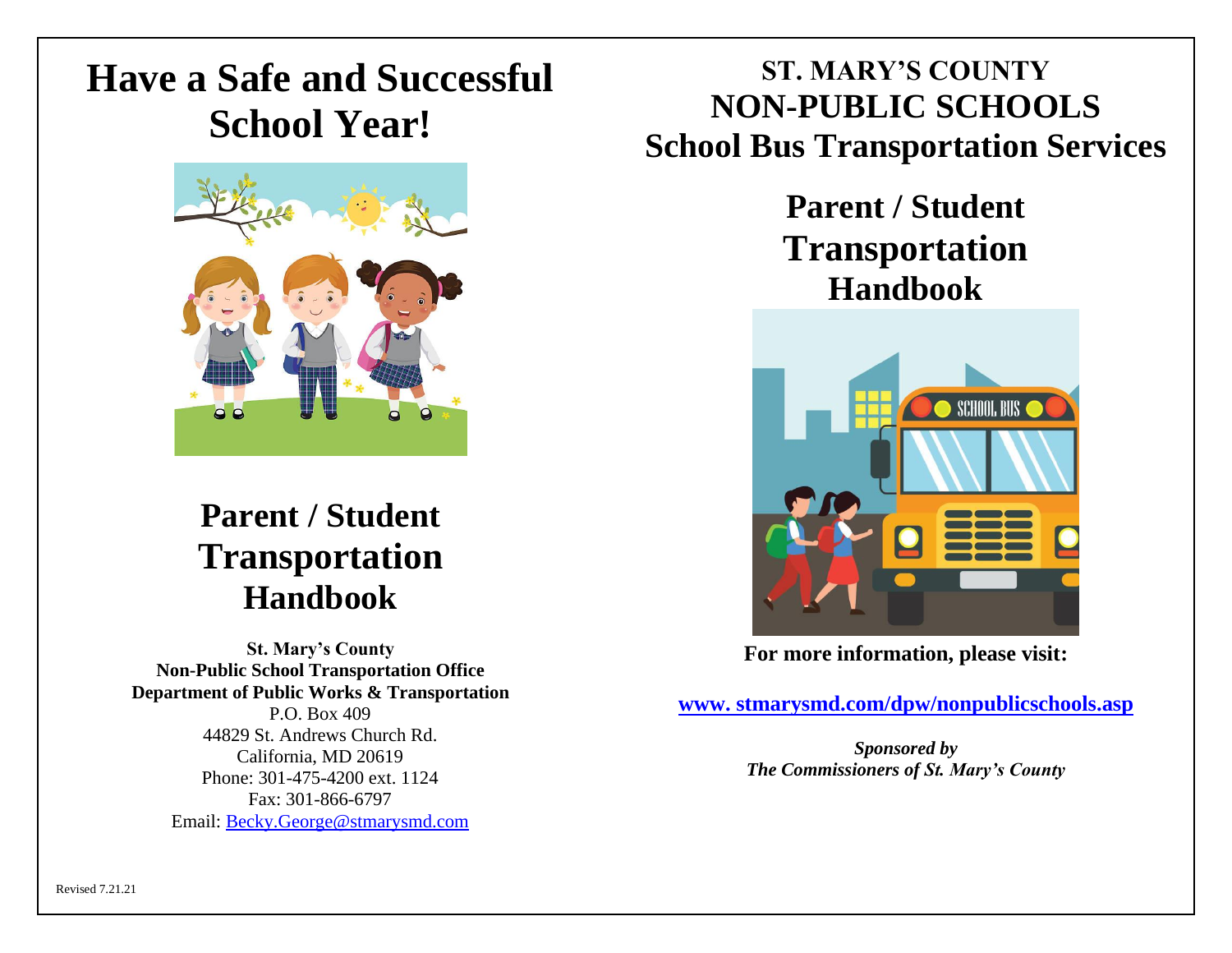#### **COUNTY'S ROLE IN STUDENT TRANSPORTATION**

In 1941, St. Mary's County enacted Public Law, Chapter 116-1, entitled "Bus Transportation," to the St. Mary's County Code. This law was established to ensure all children who attend schools in St. Mary's County be entitled to transportation.

The St. Mary's County Transportation Office under The Commissioners of St. Mary's County is responsible for Non-Public student transportation and bus routing to improve efficiency of services, develop and maintain safety standards including bus driver training programs, conducting bus inspections, communicate effectively with school principals, parents, students, bus drivers, law enforcement officers and the local and national weather service. In addition, the Transportation Office is responsible to contract for school bus transportation with qualified contractors for Non-Public School Bus Transportation in St. Mary's County.



#### **COVID-19 Safety Guidelines for School buses**

Parents:

- Each day, prior to your child boarding the school bus, ensure that your child is well, with no signs of the COVID-19 virus such as temperature, coughs or flu like symptoms.
- Contact the school or bus contractor with child transportation cancellations.
- Requests for bus riders received after Aug. 2, 2021 will be waitlisted, and processed in the coming weeks. Parents should have an alternate mode of transportation prepared for the weeks following the late request until transportation is assigned.

Students:

- Wear a facial cover that properly fits and covers both the nose and mouth; do not touch your face. Students will not be able to board the bus without a face cover and must remain covered for the duration of the transport.
- Keep a 6 foot distance from other students when possible.
- Wash hands per CDC guidelines and use hand sanitizer when soap and water are unavailable.
- Don't share pens, pencils or other school items with other students.

#### Drivers:

- Wear a facial cover with good visual perspective.
- Keep a safe distance from students, parents & school staff.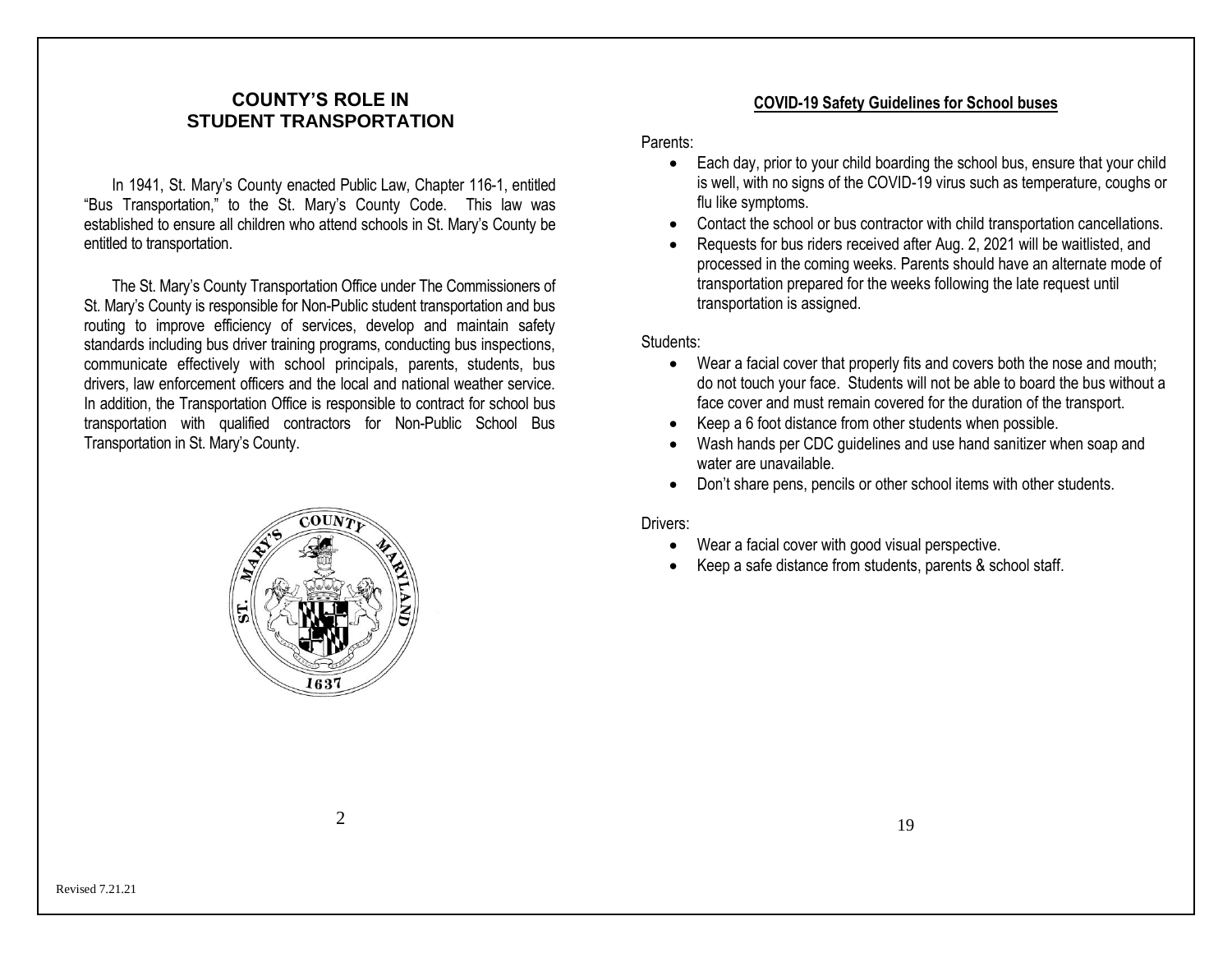#### **INCLEMENT WEATHER**

- 1. For inclement weather, County media announcements regarding the closing or delayed opening of schools begin at approximately 6:00 a.m. During severe weather conditions, pertinent information concerning the school transportation programs will be announced on the County's website [www.stmarysmd.com,](http://www.stmarysmd.com/) as well as radio and television stations. The Non-Public School Bus Transportation Office is open from 8:00 a.m. until 4:30 p.m., Monday through Friday.
- 2. Non-Public School buses will follow the Board of Education school bus cancellation schedule. Information will be announced on local television channels and radio stations.



#### **SAFETY AWARENESS REMINDER**



- 1. Parents, whenever possible, your children should stay in groups. Consider having at least one adult parent/guardian remain at each stop until children are safely boarded.
- 2. Children should never accept a ride without first getting permission from parents and/or school officials, even if it is someone your child knows.
- 3. Taking short cuts to bus stops can be dangerous. Children should always stay on walking routes selected by parents.
- 4. Never openly discuss that your children are "latch key kids."
- 5. If necessary, have "home alone" plans for emergencies, and for phone and door answering.
- 6. Advise your children to never leave school with anyone without first checking with school officials, even if they are notified of "an emergency." Children should know that all emergencies **must** be coordinated through school officials.
- 7. Know your children's bus number(s) and stop locations in case of an emergency.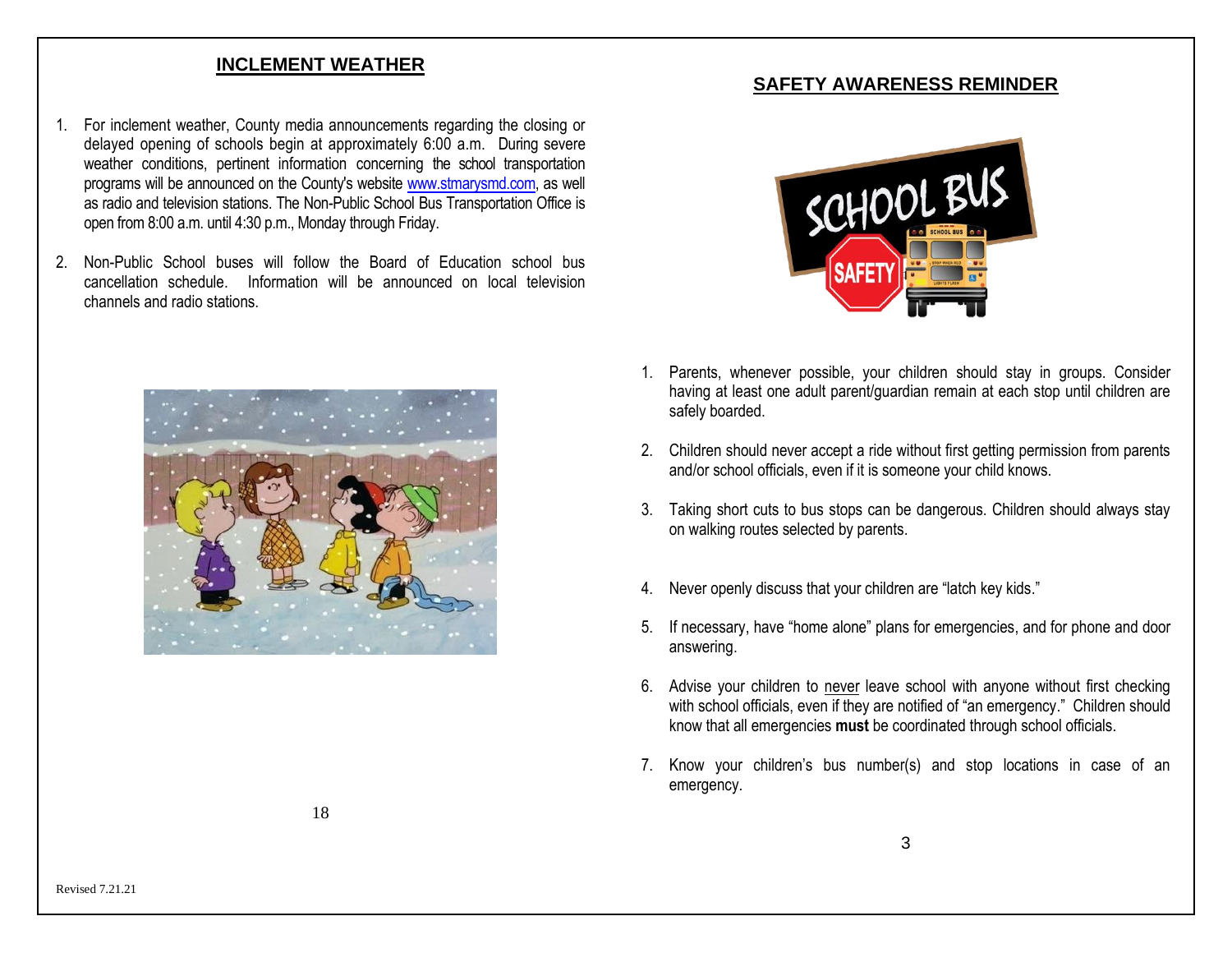#### **NON-PUBLIC SCHOOL INFORMATION**

| 1.  | <b>Father Andrew White</b>                         | Phone: 301-475-9795 |
|-----|----------------------------------------------------|---------------------|
| 2.  | <b>Kings Christian Academy</b>                     | Phone: 301-994-3080 |
| 3.  | <b>Little Flower School</b>                        | Phone: 301-994-0404 |
| 4.  | <b>Mennonite School</b>                            | Phone: 301-373-2912 |
| 5.  | <b>Leonard Hall</b><br><b>Junior Naval Academy</b> | Phone: 301-475-8029 |
| 6.  | <b>Mother Catherine Academy</b>                    | Phone: 301-884-3165 |
| 7.  | <b>St. John's School</b>                           | Phone: 301-373-2142 |
| 8.  | St. Mary's Ryken                                   | Phone: 301-475-2814 |
| 9.  | <b>St. Michael's School</b>                        | Phone: 301-872-5454 |
| 10. | <b>Bay Montessori School</b>                       | Phone: 301-737-2421 |
| 11. | <b>Chesterton Academy</b>                          | Phone: 301-800-0227 |

1. If necessary, Bus Behavior Reports are sent to the respective school to inform officials and parents of a disciplinary incident involving your student. All Bus Behavior Report forms documenting notices of misconduct must be signed by the bus driver and returned to the school.

**DISCIPLINARY ACTIONS**

- 2. Inappropriate student behavior that may jeopardize the safety and well-being of other students will not be tolerated. Fighting, creating disturbances, disrupting the driver or other students will warrant disciplinary action.
- 3. The driver of the bus is in full charge of the students, except in the presence of a teacher. When rules or regulations are not being observed, the driver may complete and submit a Bus Behavior Referral Form to the disciplinarian of the school and the Transportation Department.
- 4. The disciplinarian will make a determination of the disciplinary action and/or suspension, and will inform the parent/guardian, bus driver, and Transportation Office within **five (5) business days.**
- 5. Disciplinary actions can range from verbal or written warnings up to a ten (10) day school suspension or permanent suspension of all bus riding privileges. Other appropriate action may be necessary as determined by the disciplinarian of each school.



 $\Delta$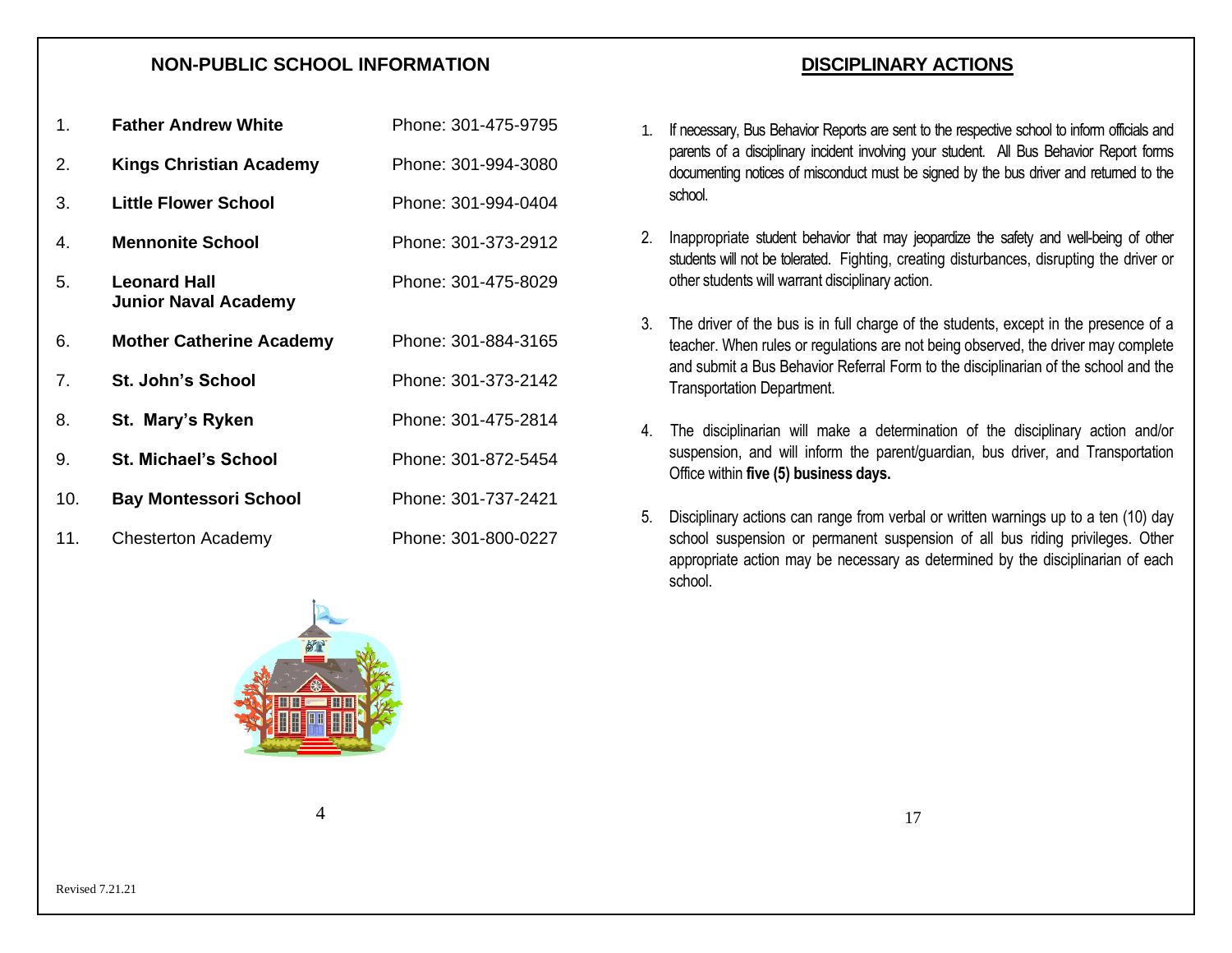#### **ACCIDENT PROCEDURES**

#### **Parent Information:**

- The school will notify the parents of the students involved in the accident. All information on student injuries will be reported to the school as it becomes available.
- Parents wishing to remove their child from the scene of an accident must sign a "Student Release Form" provided by Transportation Office personnel.
- A replacement bus will be provided to transport the uninjured students back to the school or to continue the bus route, provided the existing bus is in unsafe mechanical condition.
- Students involved in an accident shall be taken to the nearest hospital for medical evaluation if deemed necessary by the volunteer fire and rescue ambulance crew, Maryland State Police and/or Office of the Sheriff.

#### **Student Information**:

• Please remain calm and follow the school bus driver's instructions, especially in the event of an accident involving your bus.

#### **Bus Driver Information:**

- Driver shall offer assistance to the students until the Emergency Response Team arrives at the scene of the accident.
- The Transportation Supervisor will report to the scene of the accident to provide assistance as well as liaison between the parents, students, and emergency responders.
- 1. Bus stops are established first by safety, then by location of students, and current bus routes.
- 2. Bus routes and scheduled stops are generally designed for eligible pupils who can walk within a ½ mile for elementary school (grades 1-8) and/or 1 mile for high school (grades 9-12). This provision shall be used to reduce excessive time and miles traveled whenever possible and practical.
- 3. New stops may be requested by parents, guardians and/or the school principal, in conjunction with current regulations and safety factors. Requests should be made via a Request for Transportation Form.
- 4. Stops will not be established where hazards exist, and should be located in such a way to maximize the visibility of the stopped bus by approaching traffic.
- 5. Off-road loading zones may be approved by the Transportation Supervisor.
- 6. Students are responsible for leaving home early enough to arrive at the designated school bus stop ten **(10) minutes** before the scheduled arrival time of the bus, and should be standing at the stop waiting to step onto the bus.
- 7. Multiple transfer locations have been established from various geographical areas to facilitate transportation of students to their respective schools, which may result in individual riding times in excess of  $1 - 1 \frac{1}{2}$  hours.
- 8. Under no circumstances will students be permitted to board or disembark the school bus at an unauthorized bus stop location.

## **BUS STOP INFORMATION**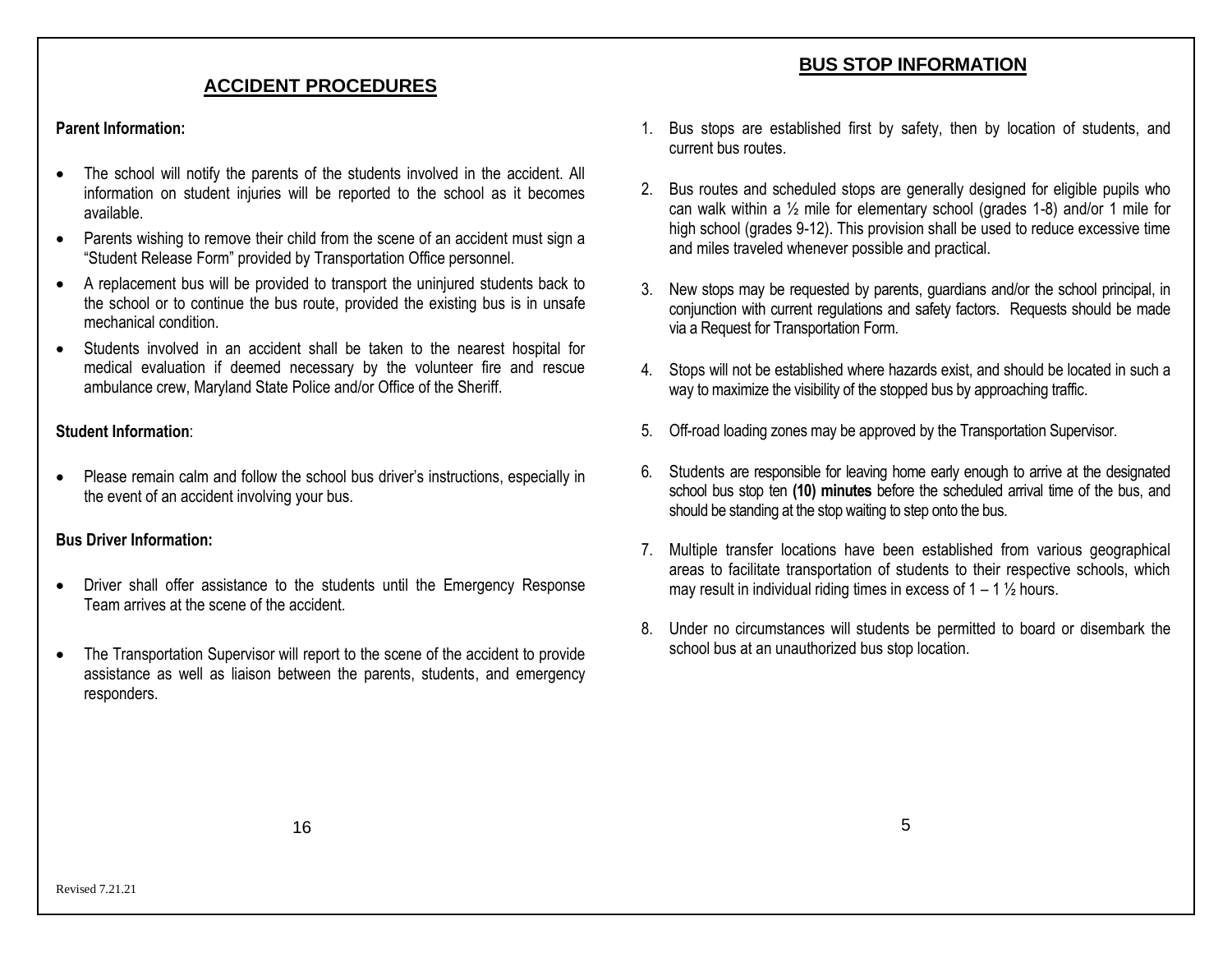#### **REQUESTS FOR TRANSPORTATION**

- 1. A Request for Transportation Form MUST be received by the Transportation Supervisor for any of the following reasons:
	- a. New student enrollment;
	- b. Change of address / contact Information;
	- Change of guardianship;
	- d. Occasional Riders: Any student who needs to ride a bus he or she does not regularly ride, whether it's for one day or several days throughout the year. In these cases, the form should be received 2 business days in advance of the requested date(s); and
- 2. A Request for Transportation Form is available online at St. Mary's County website: **www. stmarysmd.com/dpw/nonpublicschools.asp**.
- 3. A new student's request for transportation is only accepted via the Request for Transportation Form. The request may be submitted to the Transportation Office via email, postal mail, or by faxing the form to 301-866-6797 no later than the established deadline.
- 4. Bus stop changes or additions may not be guaranteed to be accommodated if insufficient notice is provided to the Transportation Supervisor (min. 2 business days advanced notice is requested). Typically, no adjustments are made during the first two (2) to three (3) weeks of school.
- 5. Out of county students must be transported to an existing bus stop location within St. Mary's County in order to utilize transportation services. A fee of **\$900** per student per year will be assessed at the time a request for transportation form is received. Parents will be notified about specific payment instructions via mail in the beginning of the school year.

## **SCHOOL'S ROLE IN STUDENT TRANSPORTATION**



- 1. The local school administrators and County have concern for all of the items listed in this booklet, but parents have the legal responsibility for their children as they travel to and from school as pedestrians, or as they travel to and from a school bus stop.
- 2. The responsibility of the school administrators and County begins when the children step onto the school bus. This responsibility ceases at the end of the school day when the school bus departs the unloading area at the students' normal discharge point.
- 3. Questions regarding walking to and from school should be discussed with the school principal first.
- 4. If it is anticipated that a field trip will be returning later than planned, it is the chaperone's and/or school administrator's responsibility to notify the parents and the Transportation Office.
- 5. Each school assigns a disciplinarian who will make a determination of the level of discipline and inform parents/guardians, bus driver and the Transportation Office. Bus Behavior Report referrals shall be submitted to the school by the end of each school day.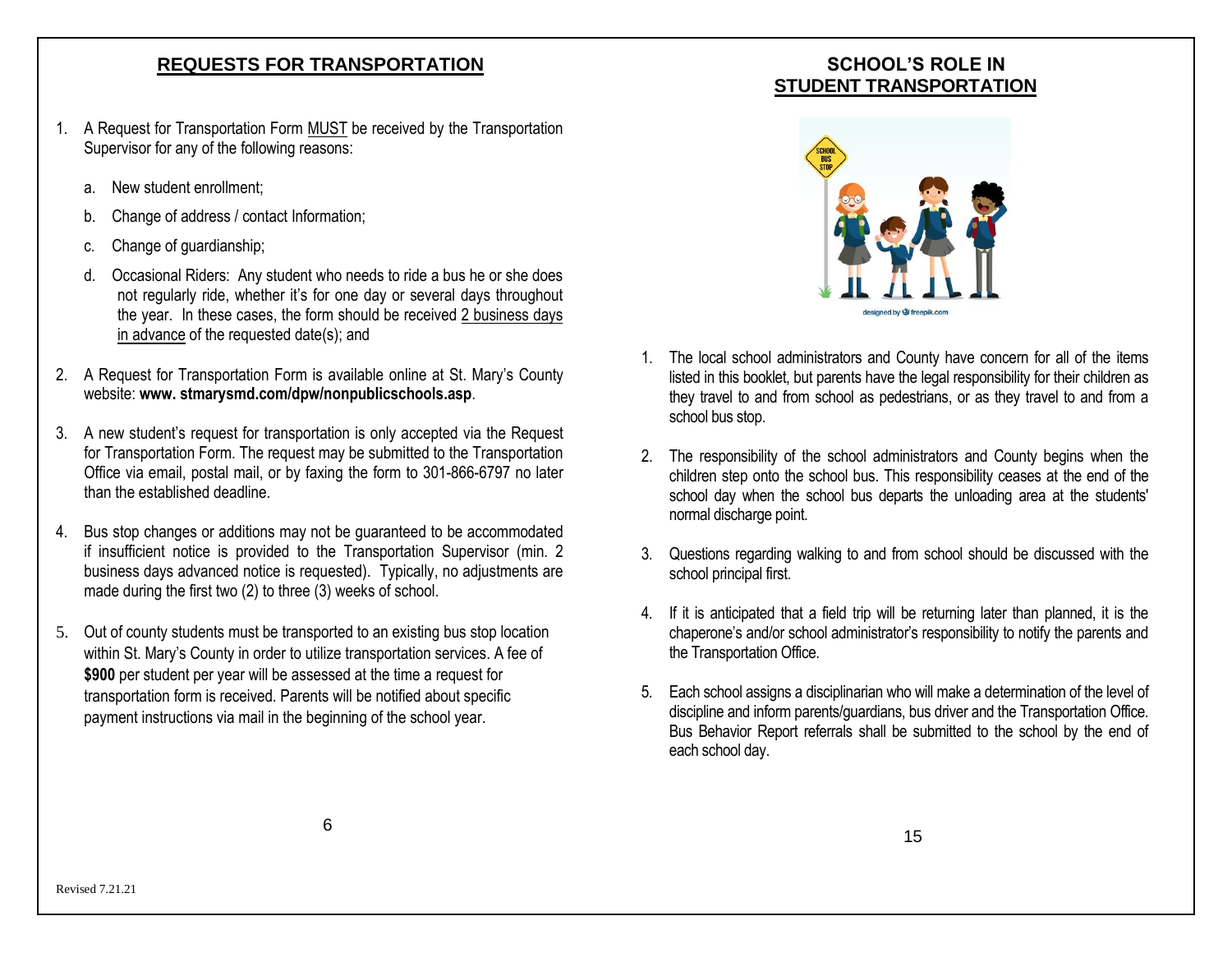### **PARENT / GUARDIAN'S ROLE (Cont'd.)**

- 7. **Children that are PK3 – 2nd grade:** an adult must be present at the bus stop during pick up and drop off, or an authorized person who is at least 13 years of age for students who are PK3 – 2nd grade. The parent must be at the school bus doors when receiving their child off of the bus in the afternoons**.** If no such persons are present at the bus stop in the afternoon, then the bus driver will keep the student on the bus, contact the student's school staff, and return the student to their respective school upon completion of the afternoon bus route. Parents will be notified by the school to pick up their children at the school; drivers will not let students off at unauthorized bus stop locations to meet parents who may be absent/ tardy.
- 8. Parents should instill awareness in their children of other safety issues. Do not permit your children to accept candy, soft drinks, money, toys or rides from strangers or to associate with anyone they do not know. Teach your children that if this problem is encountered on the way to or from school, or at any other time, you, the bus driver, or the teacher must be told as soon as possible.
- 9. Weather should determine how children are to be dressed. Encourage your children to wear clothing that will keep them warm, allow them to see, and also enable them to be clearly seen by drivers of vehicles. If children cannot be seen by drivers of vehicles, they are in danger. Children should leave a few minutes earlier than their normal starting time in bad weather in order to safely reach the school bus stop or school on time.
- 10. Parents are responsible for notifying the Transportation Office regarding any changes in address, phone numbers, or emergency situations that are transportation related.

#### **TRANSFER POINT INFORMATION**

- 1. With the safety of all students and buses a top priority, the County's Non-Public School Bus Division observes the following drop off practices for transfer students:
	- A. Recommendations for routing buses, designating waiting areas for students, separating school buses and student drop-off areas are implemented each year.
	- B. Little Flower School and Mother Catherine Academy are not available school bus transfer points for students transported by cars.



#### **INDIVIDUALS WITH DISABILITIES EDUCATION ACT**

- 1. A disabled child, whose parents choose to send to private school, is entitled to have the same services available to the child were he/she to attend public school.
- 2. The St. Mary's County Non-Public School transportation system makes reasonable accommodations for requests, and provides services to persons with disabilities through the St. Mary's Transit System's ADA Para-transit Program.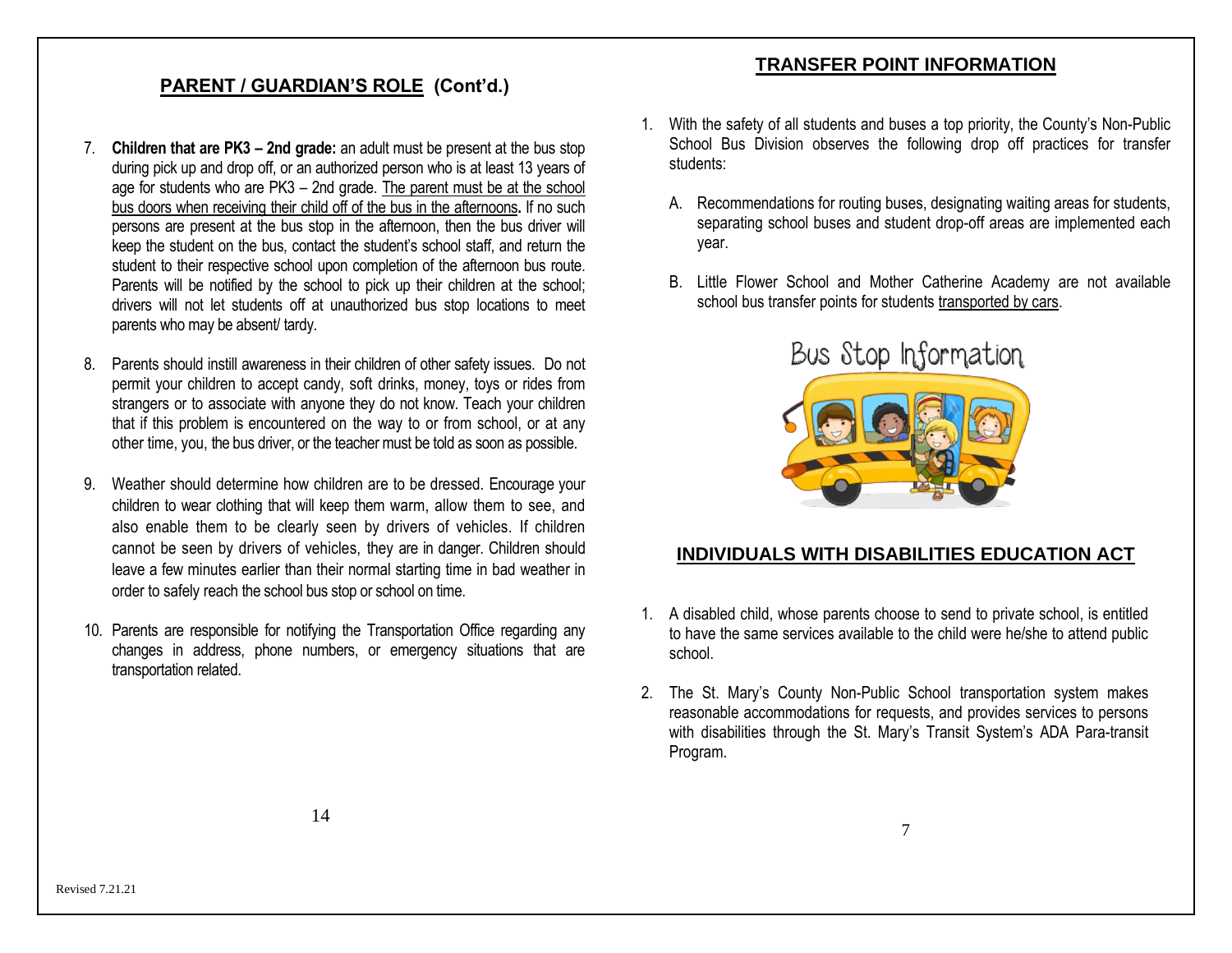### **BUS DRIVER'S ROLE IN STUDENT TRANSPORTATION**



The school bus driver plays a very important and responsible role in the educational system. In most instances, the bus driver is the first representative of the school system to meet the students in the morning and the last to see them in the afternoon. While students are on the bus, their safety is in the driver's hands. Bus drivers are responsible for their passengers, good order and discipline, and for efficient and economical operation of the vehicle. Bus drivers should strive to fulfill these responsibilities successfully and should be respected and appreciated as a person. The driver is in a position to have a huge influence on a student's attitude toward school.

In perhaps no other area of education does a school system accept more responsibility for student's life and welfare than during the mass movement of students in school buses on the public highways, streets, and roads. Therefore, as a member of the "Safety Team," it is essential not only to provide adequate equipment, but to strive constantly to improve operational safety and efficiency. The "Safety Team" consists of every individual who is in any way involved with the student transportation program in this County, especially the bus driver.

Certainly, it cannot be denied that student passengers are affected by their ride to and from school. Their experiences on the bus, both positive and negative, become a part of their education.

## **PARENT / GUARDIAN'S ROLE IN STUDENT TRANSPORTATION**

- 1. Parents are responsible for the safety of their children from the time the children leave home in the morning until they board the school bus and in the afternoon from the time the school bus departs the unloading area, until the children reach home. While the child is on the school bus, the responsibility lies with the bus driver and the Transportation Office.
- 2. As children walk to and from the bus stop or school, and while they wait at the school bus stop, they must show consideration and respect for the property of those citizens whose homes and places of business are located along their routes. Parents should be aware of their liability for damage caused by their children to the property of others, including the school bus.
- 3. Parents are responsible for ensuring their children leave home early enough to arrive at the designated school bus stop at **least ten (10) minutes before the scheduled arrival time** of the bus and are standing at the stop waiting to step onto the bus.
- 4. Parents, together with their children, should develop a walking route to and from the school bus stops or school, which minimizes the exposure of children to vehicular traffic. The route should be safe, direct, and uninterrupted when possible.
- 5. Please keep in mind that riding a school bus is a privilege. This privilege may be temporarily denied or permanently revoked for disobeying rules stated in the Student's Role section of this Handbook or if the misconduct of a student jeopardizes the safe operation of the school bus.
- 6. Any student that is serving a suspension will **not** be allowed to ride any Non-Public school bus for the duration of the suspension. Refer to "Disciplinary Actions" section for more information.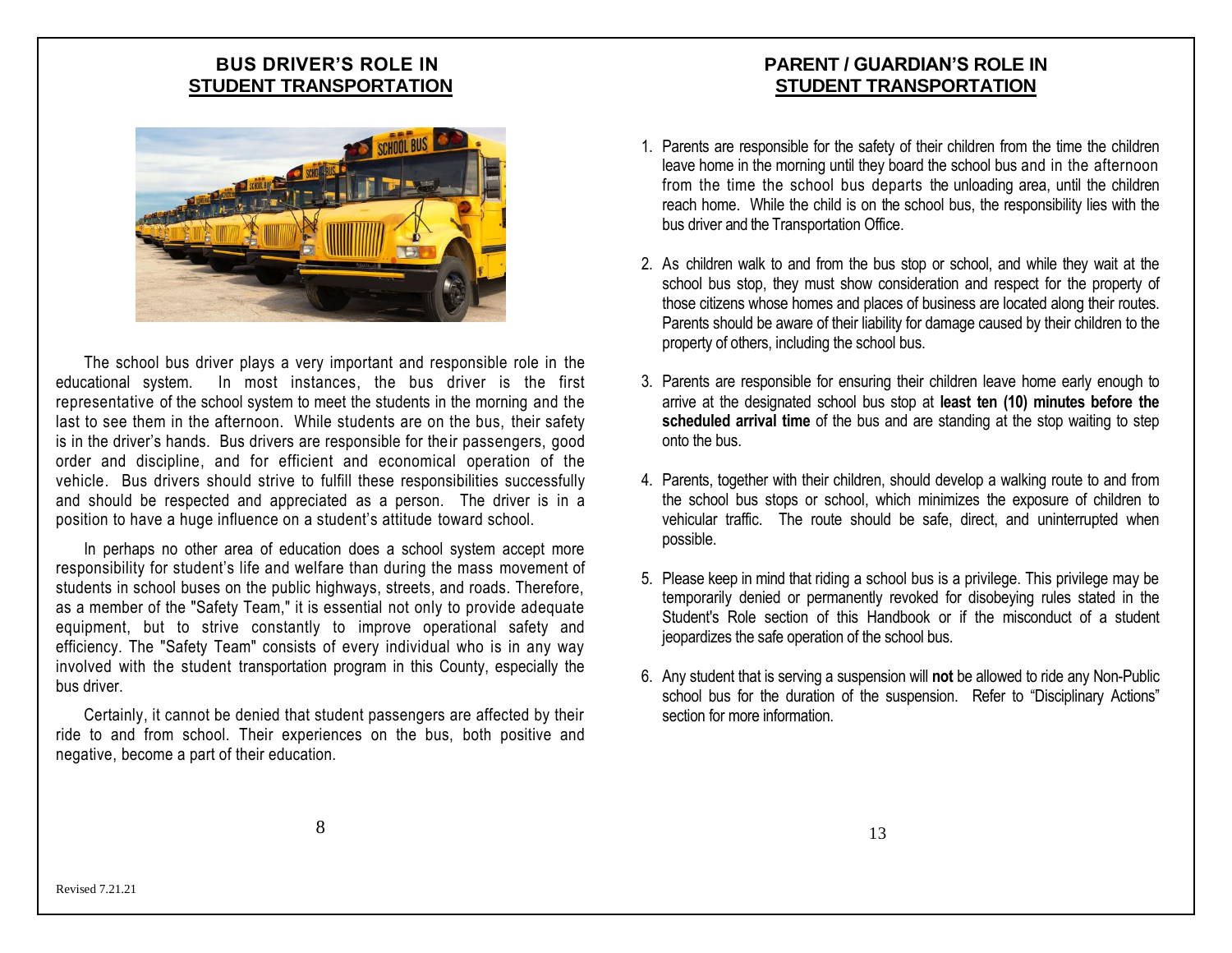### **STUDENT'S ROLE (Cont'd.)**

- 7. Portable electronic devices may be used while on the bus with personal earphones. Sound levels will be kept at a minimum as not to disturb other students or the driver. No profane or obscene media is allowed. The Transportation Office is not responsible for any damage to a device or student use of a device at school.
- 8. Do not extend any part of the body or discharge anything from the window.
- 9. All students must be seated in their assigned seats while the bus is in motion, and are not permitted in front of the first row of seats until they are authorized by the driver to exit the bus.
- 10. No large bundles or animals are permitted on the bus. Only packages, equipment or musical instruments that can reasonably be held on a student's lap are permitted.
- 11. Students may converse in a normal tone and in an appropriate manner. Loud, profane, or obscene language will warrant disciplinary action.
- 12. Studying is permitted, provided no pencils or pens are used.
- 13. Student seats are assigned by the bus drivers. Students must cooperate in keeping the bus clean and undamaged, especially in the seating area. Any damage to a school bus may result in the immediate suspension of transportation privileges for the student(s) involved, and/or until the terms for the repair and cost have been settled satisfactorily. Parents/guardians will be accountable for student damage to the bus through a parent/guardian conference, which will determine the cost to repair the bus.

#### **Bus Driver Responsibilities include:**

- 1. Explaining the rules to all students.
- 2. Enforcing the rules with all students.
- 3. Treating all students fairly, respectfully, and in a friendly manner.
- 4. Introducing themselves and greet each student by name.
- 5. Maintaining a positive attitude.
- 6. Concentrating on safe driving skills.
- 7. Assisting students with their transportation information when needed.
- 8. Providing verbal recognition to students for positive behavior (drivers are prohibited from giving excessive material gifts of any kind to students).
- 9. When necessary, correcting students individually.
- 10. When necessary, stopping the bus to restore order.
- 11. Ensuring an escort is at the bus stop for children PK3 2nd grade before allowing the student(s) to disembark the bus.